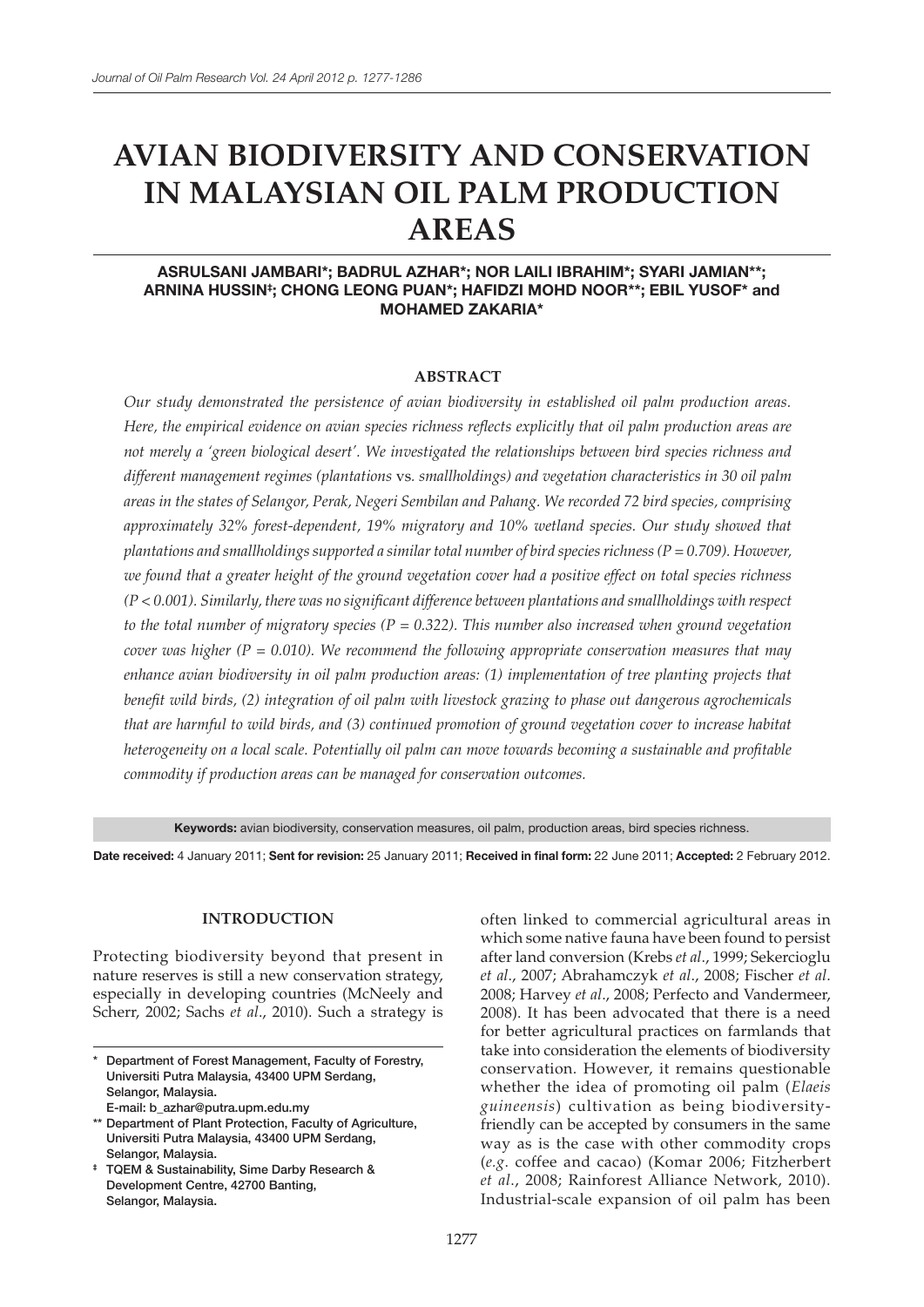associated with losses in tropical biodiversity, despite efforts (*e.g.* palm oil certification and biofuel policy) to transform the industry into a sustainable agribusiness (Fitzherbert *et al*., 2008; Danielsen *et al*., 2009; Koh *et al*., 2010).

Oil palm is currently one of the most dominant agricultural crops in some developing countries in the tropics (Donald, 2004; Wilcove and Koh, 2010). Malaysia and Indonesia are both the leading palm oil producers, contributing 80% of the world's palm oil production (Wilcove and Koh, 2010). In turn, the industry is of economic importance to these countries (Basiron, 2007; Tan *et al*., 2009). However, anti-palm oil campaigns have been carried out aggressively by international environmental NGO (*e.g*. Greenpeace and the Friends of the Earth), and these have undermined the substantial contribution of the industry to the local socioeconomy over all these years (Lam *et al*., 2009; Koh *et al.,* 2010). In response to the strong protests, the Roundtable on Sustainable Palm Oil (RSPO) was formed to certify sustainable palm oil production (Corley, 2009; Laurance *et al*., 2010; Roundtable on Sustainable Palm Oil, 2010). The implementation of RSPO's principles and guidelines was still unable to convince the critics because there have been very few studies to support the certification scheme (Donald, 2004).

Participation by conservation biologists is urgently needed in the palm oil industry in order to prevent further biodiversity loss, and to educate palm oil stakeholders on the importance of biodiversity conservation (Groom *et al*., 2008). To date, only a small number of biodiversity studies have been carried out to quantify the conservation value of oil palm production areas, most of which having focused on the occurrence of forest-dependent species (Aratrakorn *et al*., 2006; Peh *et al*., 2006; Koh, 2008; Turner and Foster, 2009; Edwards *et al*., 2010) unlike those conducted in coffee and cacao plantations (Gallina *et al*., 1996; Greenberg *et al*., 1997; Carlo *et al*., 2004; Estrada *et al*., 2006; Bali *et al*., 2007; Dietsch *et al*., 2007; Philpott *et al*., 2008; Clough *et al*., 2009). There is even less scientific literature that gives emphasis to the means of maintaining and/or enhancing biodiversity conservation in oil palm production areas (Najera and Simonetti, 2010).

Our study aimed primarily at quantifying avian diversity with respect to management regime (*i.e*. smallholdings *vs.* monoculture plantations), and at examining the relationships between avian diversity and vegetation characteristics in oil palm oil production areas. We hypothesised that: (1) total bird species richness was significantly higher in smallholdings than in monoculture plantations, (2) smallholdings supported more migratory birds than plantations because of greater habitat heterogeneity in the former, (3) tall ground vegetation cover increased bird species richness as more habitats were created for wild birds, (4) ground vegetation cover was significantly lower in plantations than in smallholdings due to better weed management using agrochemicals in the former, and (5) undergrowth height was significantly higher in smallholdings than in plantations as smallholdings were not as intensively managed. We suggested that oil palm production areas may be of conservation importance, at least for avian species richness. The findings from this study will have great implications on the management practices in oil palm cultivation. We also recommended a number of appropriate measures to improve biodiversity conservation in oil palm production areas based on our findings and gleaned from published literature.

#### **METHOD AND MATERIALS**

#### **Study Sites**

We conducted bird and vegetation surveys from October 2009 to September 2010, covering a large portion of the oil palm production areas in Peninsular Malaysia (~39 478 ha and ~10 000 ha in plantations and smallholdings, respectively). We surveyed 11 plantations and 19 smallholdings in the states of Selangor, Perak, Negeri Sembilan and Pahang (located between N 3.718259, E 101.156087 and N 2.501173, E 101.909875). These 30 sites were at least 1 km apart. We defined plantations as oil palm cultivation areas that covered more than 50 ha each, and were managed by plantation companies, whereas a smallholding covered less than 50 ha and was owned by an individual. In addition, plantations were equipped with modern facilities and infrastructure, such as paved roads, perimeter fences, worker settlements and mills. Unlike the monoculture plantations, smallholdings were intercropped with other crops (*e.g*. durian, banana, coffee and cassava).

# **Bird Sampling**

We used straight-line variable length transect sampling to survey birds (Anderson *et al*., 1979). We established 172 transects along the harvesting paths (74 and 98 transects located in plantations and smallholdings, respectively). The transect length ranged from 100 to 804 m. Three or four field observers (J Asrulsani, B Azhar, N L Ibrahim and J Syari) walked through the transects starting from 0700 to 1100 hr and resumed survey from 1530 to 1900 hr. We recorded data on all birds (species and relative abundance) that we heard or saw. Surveys were made on a clear day (without rain or heavy clouds). To ensure independent observations on the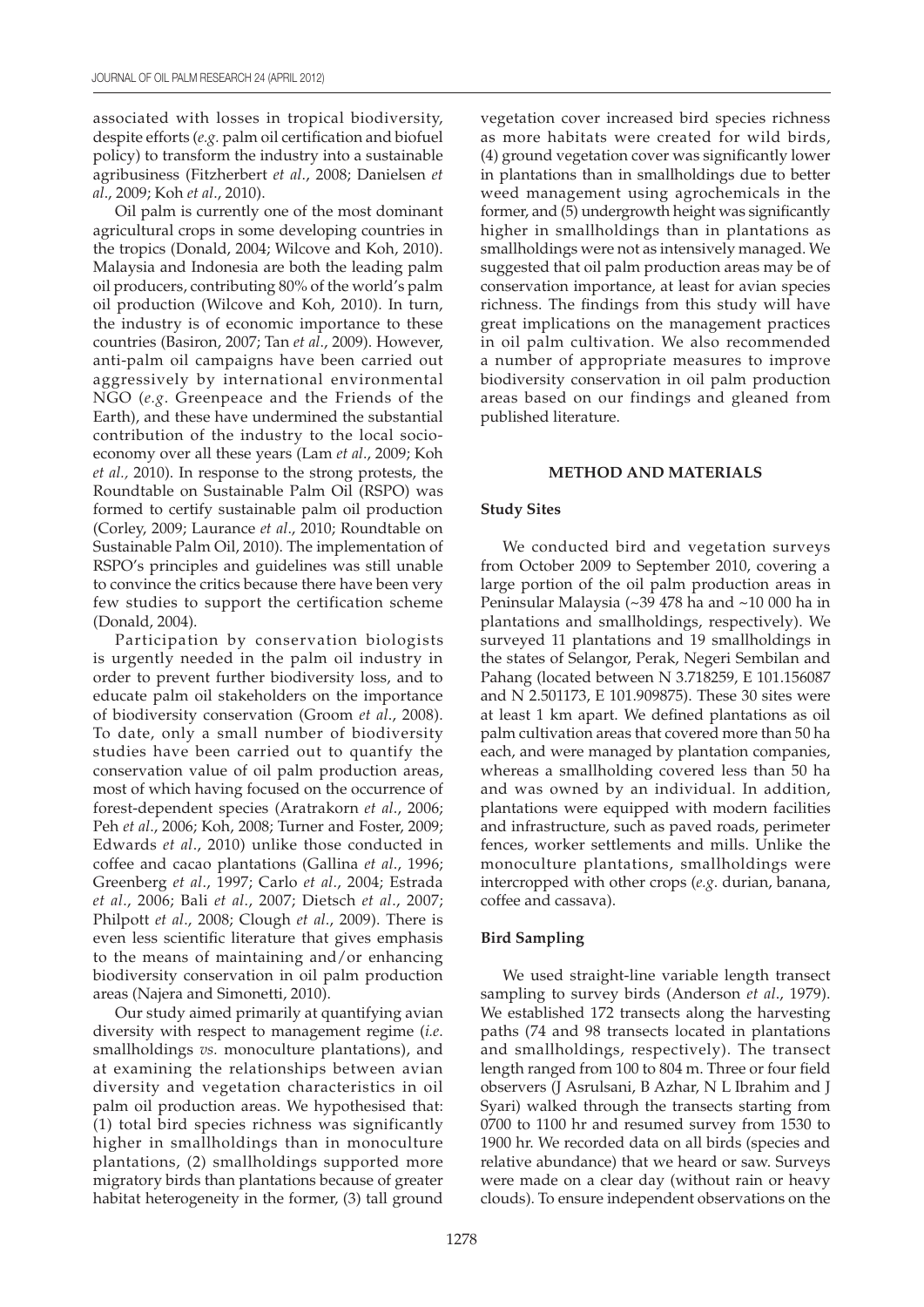birds, transects were located at least 500 m apart. We identified bird species based on local field guides (Jeyarajasingam and Pearson, 1999; Robson, 2008) and a commercial audio DVD (Scharringa, 2005).

#### **Vegetation Characteristics**

We estimated the percentage of ground vegetation cover in a circle of 10-m radius on all the transects. We measured the height of ground vegetation, taking at least two measurements per transect. All measurements were averaged for every single transect ( $n = 172$  sampling plots). In terms of floristic composition, ground vegetation cover comprised predominantly grasses (*e.g*. *Paspalum conjugatum* and *Centosteca lappacea*)*,* broadleaves (*e.g. Asystasia intrusa* and *Mikania micrantha)*, ferns (*e.g. Nephrolepis biserrata* and *Dicnopteris linearis*) and woody shrubs (*e.g. Clidemia hirta, Lantana camara* and *Melastoma malabathricum*).

# **Statistical Methods**

We computed avian biodiversity using three diversity indices: (1) Shannon-Weiner H, (2) Brillouin evenness, and (3) species richness. We implemented bootstrap diversity statistics and confidence intervals (100 permutations) to calculate better estimates. We applied an individual-based method to develop a collector curve plot. We performed all calculations in diversity using GenStat 12 (VSN International, Hemel Hempstead, United Kingdom).

Our study was a nested design which meant that the observation data could be grouped into similar sites. For avian diversity, we used the overall number of species (response variable) as a function of oil palm management regime (plantations or smallholdings), ground vegetation cover and height in all transects. We only took into account ground vegetation cover in the model development, and excluded undergrowth height due to significant multi-collinearity between these two predictor variables (Spearman's rank correlation = 0.59,  $P < 0.001$ ), and we used the variable 'site' as a random effect. We repeated a similar modeling process for wetland and migratory species. We employed quasi-Poisson's distribution with a loglink function in our mixed models, and entered transect length (log-transformed) as an offset to standardise the number of bird species we encountered. We implemented all analyses in Generalised Linear Mixed Models (GLMM) (Schall, 1991) using GenStat 12. We used survey time (am *vs*. pm) as a fixed effect. We selected the final models by sequentially adding terms to fixed models. Similarly, we used GLMM to analyse both the vegetation characteristics in order to determine any differences with respect to management regime.

# **RESULTS AND DISCUSSION**

We recorded a total of 3281 individual birds belonging to 72 bird species, which included 23 forest-dependent species, seven wetland species, and 14 migratory species (*Table 1*). Similar patterns

| <b>Species</b>                                  | Site detected                 | <b>Status</b>     |
|-------------------------------------------------|-------------------------------|-------------------|
| Asian Brown Flycatcher, Muscicapa dauurica      | Plantations and smallholdings | Migrant - Forest  |
| Asian Glossy Starling, Aplonis panayensis       | Smallholdings                 | Resident          |
| Asian Koel, Eudynamys scolopacea                | Plantations and smallholdings | Migrant           |
| Asian Paradise-flycatcher, Terpsiphone paradisi | Smallholdings                 | Migrant - Forest  |
| Ashy Tailorbird, Orthotomus ruficeps            | Plantations and smallholdings | Resident          |
| Barred Buttonquail, Turnix suscitator           | Smallholdings                 | Resident          |
| Black-headed Munia, Lonchura malacca            | Plantations and smallholdings | Resident          |
| Barn Owl, Tyto alba                             | Plantations                   | Resident          |
| Baya Weaver, Ploceus philippinus                | Plantations and smallholdings | Resident          |
| Black-naped Oriole, Oriolus chinensis           | Plantations and smallholdings | Migrant           |
| Black-shouldered Kite, Elanus caeruleus         | Plantations and smallholdings | Resident          |
| Blue-throated Bee-eater, Merops viridis         | Plantations and smallholdings | Migrant - Forest  |
| Blue-eared Barbet, Megalaima australis          | Plantations and smallholdings | Resident - Forest |
| Brown Shrike, Lanius cristatus                  | Smallholdings                 | Migrant           |
| Brahminy Kite, Haliastur indus                  | Plantations                   | Resident          |
| Buffy Fish Owl, Ketupa ketupu                   | Smallholdings                 | Resident          |
| Changeable Hawk Eagle, Spizaetus cirrhatus      | Plantations and smallholdings | Resident - Forest |
| Chinese Pond Heron, Ardeola bacchus             | Smallholdings                 | Migrant - Wetland |
| Cinnamon Bittern, Ixobrychus cinnamomeus        | Plantations                   | Migrant - Wetland |

**TABLE 1. SPECIES CHECKLIST FOR VARIOUS BIRDS DETECTED IN OIL PALM PRODUCTION AREAS**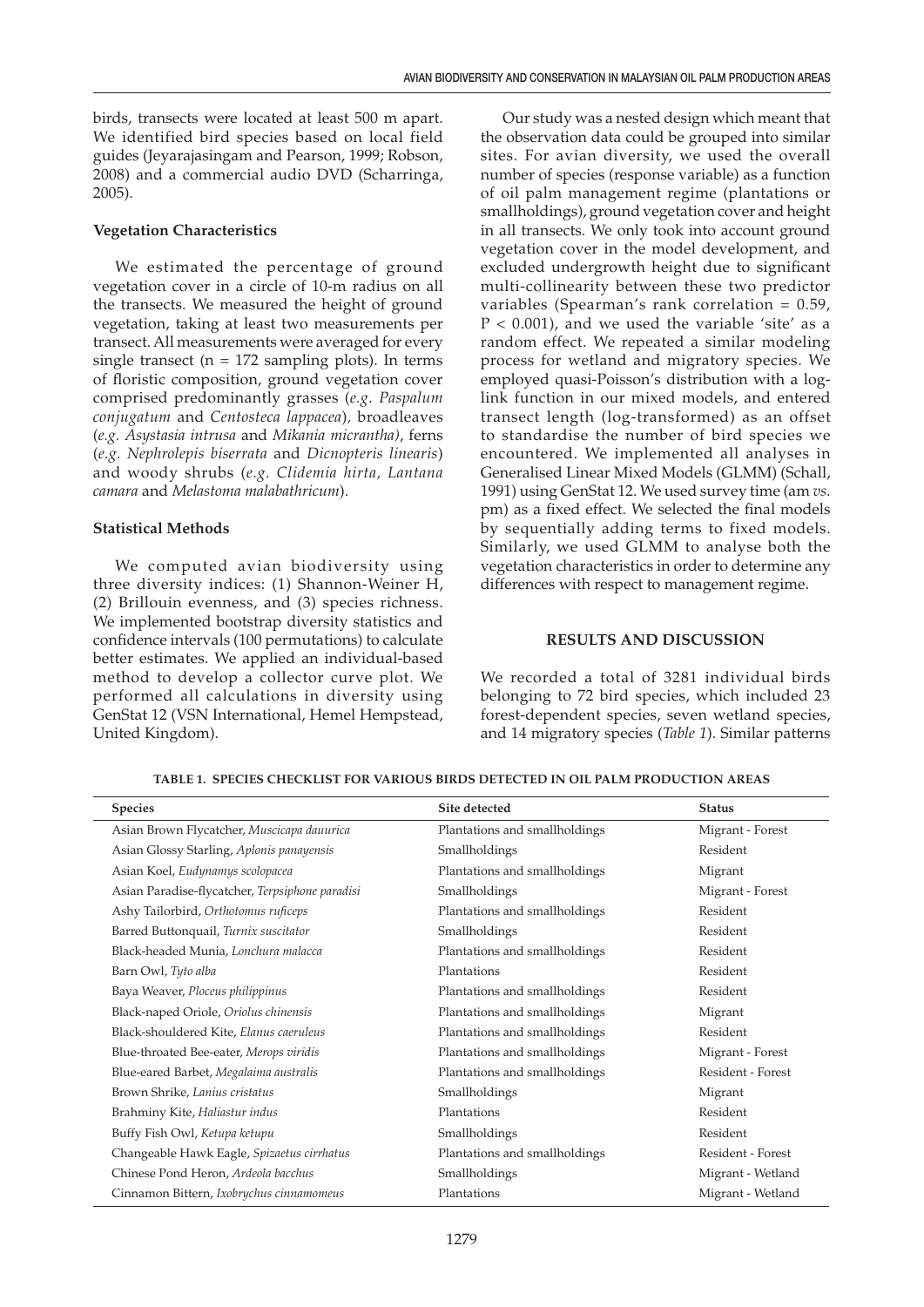$\overline{a}$ 

# **TABLE 1. SPECIES CHECKLIST FOR VARIOUS BIRDS DETECTED IN OIL PALM PRODUCTION AREAS (continued)**

| <b>Species</b>                                    | Site detected                 | <b>Status</b>      |
|---------------------------------------------------|-------------------------------|--------------------|
| Collared Kingfisher, Todiramphus chloris          | Plantations and smallholdings | Migrant            |
| Common Myna, Acridotheres tristis                 | Plantations and smallholdings | Resident           |
| Common Tailorbird, Orthotomus sutorius            | Plantations and smallholdings | Resident           |
| Common Flameback, Dinopium javanense              | Plantations and smallholdings | Resident           |
| Coppersmith Barbet, Megalaima haemacephala        | Smallholdings                 | Resident           |
| Cream-vented Bulbul, Pycnonotus simplex           | Smallholdings                 | Resident - Forest  |
| Crested serpent Eagle, Spilornis cheela           | Plantations and smallholdings | Resident - Forest  |
| Dark-necked Tailorbird, Orthotomus atrogularis    | Plantations and smallholdings | Resident - Forest  |
| Dollarbird, Eurystomus orientalis                 | Plantations                   | Migrant - Forest   |
| Dusky Eagle Owl, Bubo coromandus                  | Smallholdings                 | Resident - Forest  |
| Greater Coucal, Centropus sinensis                | Plantations and smallholdings | Resident           |
| Green Imperial Pigeon, Ducula aenea               | Smallholdings                 | Resident - Forest  |
| Hill Myna, Gracula religiosa                      | Smallholdings                 | Resident - Forest  |
| House Crow, Corvus splendens                      | Plantations and smallholdings | Resident           |
| Javan Myna, Acridotheres javanicus                | Plantations and smallholdings | Resident           |
| Jungle Myna, Acridotheres fuscus                  | Plantations and smallholdings | Resident           |
| Laced Woodpecker, Picus vittatus                  | Smallholdings                 | Resident           |
| Large-tailed Nightjar, Caprimulgus macrurus       | Smallholdings                 | Resident           |
| Lesser Coucal, Centropus bengalensis              | Plantations and smallholdings | Resident           |
| Little Egret, Egretta garzetta                    | Smallholdings                 | Migrant - Wetland  |
| Little heron, Butorides striatus                  | Plantations                   | Migrant - Wetland  |
| Long-tailed Parakeet, Psittacula longicauda       | Plantations and smallholdings | Resident - Forest  |
| Olive-backed Sunbird, Nectarinia jugularis        | Plantations and smallholdings | Resident           |
| Olive-winged Bulbul, Pycnonotus plumosus          | Plantations and smallholdings | Resident - Forest  |
| Oriental Magpie Robin, Copsychus saularis         | Plantations and smallholdings | Resident           |
| Oriental Pied Hornbill, Anthracoceros albirostris | Smallholdings                 | Resident - Forest  |
| Peaceful Dove, Geopelia striata                   | Plantations and smallholdings | Resident           |
| Pied Fantail, Rhipidura javanica                  | Plantations and smallholdings | Resident           |
| Pink-necked Green Pigeon, Treron vernans          | Plantations and smallholdings | Resident - Forest  |
| Plaintive Cuckoo, Cacomantis merulinus            | Plantations                   | Resident           |
| Purple Heron, Ardea purpurea                      | Plantations and smallholdings | Migrant - Wetland  |
| Red-eyed Bulbul, Pycnonotus brunneus              | Smallholdings                 | Resident - Forest  |
| Red-wattled Lapwing, Vanellus indicus             | Plantations and smallholdings | Resident - Wetland |
| Red Junglefowl, Gallus gallus                     | Plantations and smallholdings | Resident - Forest  |
| Richard's Pipit, Anthus richardi                  | Plantation and Smallholdings  | Migrant            |
| Rhinoceros Hornbill, Buceros rhinoceros           | Smallholdings                 | Resident - Forest  |
| Rock Pigeon, Columba livia                        | Plantations                   | Resident           |
| Rufescent Prinia, Prinia rufescens                | Plantations                   | Resident           |
| Rufous Woodpecker, Celeus brachyurus              | Plantations                   | Resident - Forest  |
| Spotted Dove, Streptopelia chinensis              | Plantations and smallholdings | Resident           |
| Spotted Wood Owl, Strix seloputo                  | Smallholdings                 | Resident - Forest  |
| Scaly-breasted Munia, Lonchura punctulata         | Plantations and smallholdings | Resident           |
| Slender-billed Crow, Corvus enca                  | Plantations and smallholdings | Resident           |
| Stork-billed Kingfisher, Halcyon capensis         | Smallholdings                 | Resident - Forest  |
| Streak-eared Bulbul, Pycnonotus blanfordi         | Plantations                   | Resident           |
| Striped Tit Babbler, Macronous gularis            | Smallholdings                 | Resident - Forest  |
| White-brested Waterhen, Amaurornis phoenicurus    | Plantations and smallholdings | Resident - Wetland |
| White-headed Munia, Lonchura maja                 | Plantations and smallholdings | Resident           |
| White-rumped Munia, Lonchura striata              | Smallholdings                 | Resident           |
| White-throated Kingfisher, Halcyon smyrnensis     | Plantations and smallholdings | Resident           |
| White-vented Myna, Acridotheres grandis           | Smallholdings                 | Resident           |
| Yellow-bellied Prinia, Prinia flaviventris        | Plantations and smallholdings | Resident           |
| Yellow-vented Bulbul, Pycnonotus goiavier         | Plantations and smallholdings | Resident           |

Note: resident birds refer to local species which bred in our study sites.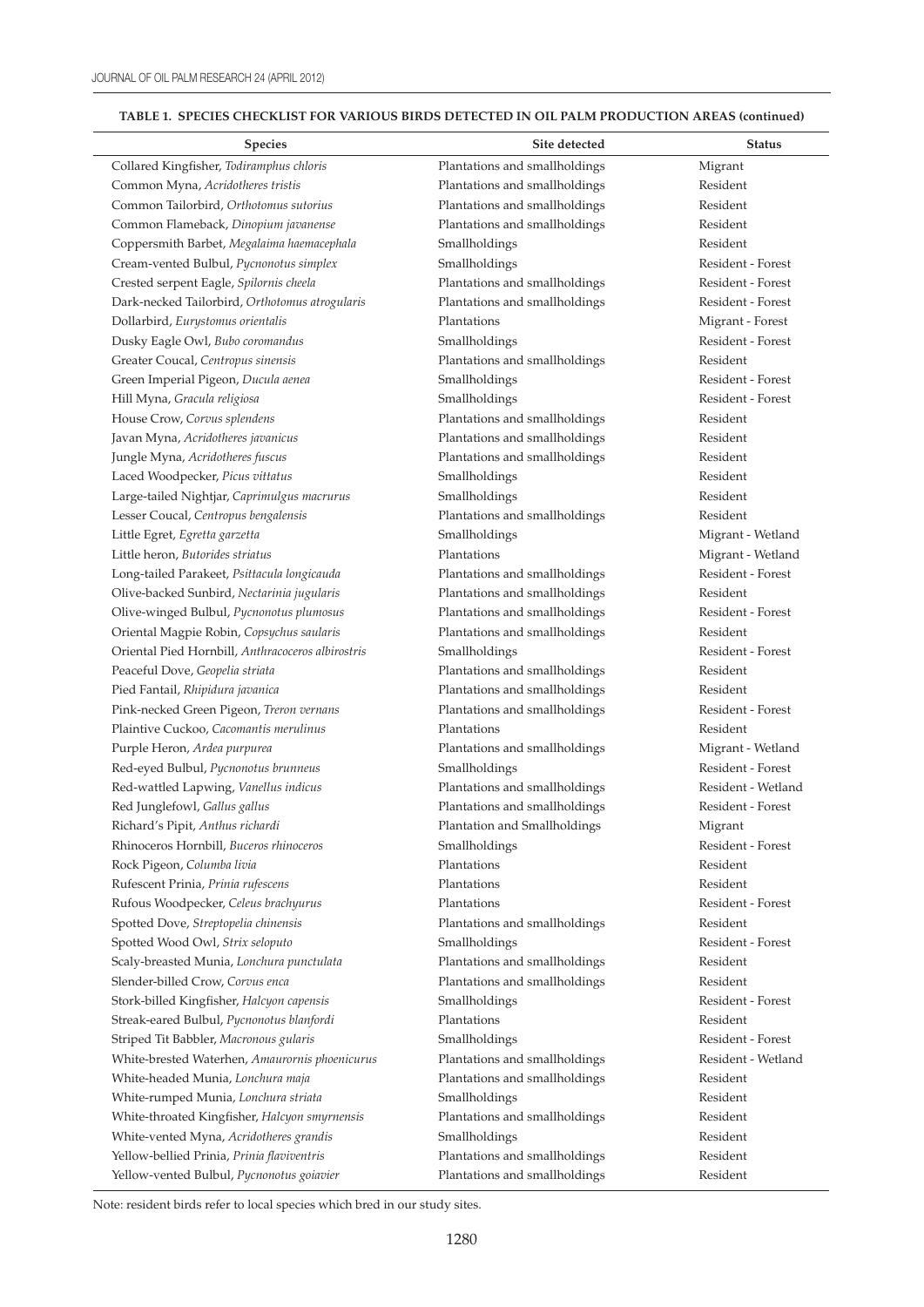

*Figure 1. Species accumulation curves depicting (a) total species richness, (b) total migratory species, and (c) total wetland species in oil palm plantations (black) and smallholdings (red).*

of avian biodiversity occurred in both oil palm plantations and smallholdings (*Figure 1*). However, estimated values of species richness from the bootstrapping method were higher than the observed values (*Table 2*).

We detected similar bird species richness as compared to other studies conducted in primary or secondary tropical rainforests (ranging between 42 and 157 species) (Wong, 1986; Kang and Lee, 1993; Peh *et al*., 2005; 2010). The true value for species richness in oil palm production areas was estimated at ~98 species, which was an increase of 36% over the observed value (*Table 2*). This implies that oil palm production areas can complement, but not substitute, the role of protected areas in terms of biodiversity conservation. Similarly, a study on birds in rubber (*Hevea brasiliensis*) plantations (Yorke, 1984) recorded a total of 84 bird species,

but the study was done over a three-year period. Fewer wetland species were detected in rubber plantations as compared with our study. This could be attributed to the absence of aquatic habitats or water bodies in rubber plantations.

It should be stressed that we recorded six forest-dependent species (*Table 1*) despite oil palm production areas being almost monoculture with only a single crop species planted. For example, we detected the Rhinoceros Hornbill (*Buceros rhinoceros*) in smallholdings (*Figure 2*). We observed this forest species roosting on mature oil palm in large numbers (70 individuals per flock) on almost every visit to the same site, and they eventually flew away to a nearby logged peat swamp forest the next morning. We believe that the hornbills roosted on mature oil palm because not many native trees were left in the logged peat swamp forest. Other species recorded were the Oriental Pied Hornbill (*Anthracoceros albirostris*), the Asian Paradise Flycatcher (*Terpsiphone paradisi*) and the Dusky Eagle Owl (*Bubo coromandus*). Different bird species may utilise oil palm production areas according to their respective biological requirements (*e.g.* foraging, roosting and breeding) (Manning *et al*., 2004), despite oil palm production areas being less complex in terms of species diversity than native tropical rainforests (*Figure 3*).

We found that the total richness in smallholdings and plantations was not significantly different  $(F = 0.14, P = 0.709)$ , but ground vegetation cover had a positive effect on total species richness (coefficient  $= 0.0048$ , F = 15.94, P < 0.01). Nonetheless, diversity indices showed that smallholdings supported higher avian biodiversity as compared with plantations (*Table 2*).

In contrast, the richness of wetland species was estimated to be higher in plantations than in smallholdings, although the value of the Shannon-Weiner index was slightly lower in this case (*Table 2*). This result may be attributed to the presence

**TABLE 2. AVIAN BIODIVERSITY IN OIL PALM PRODUCTION AREAS AS DEFINED BY CONVENTIONAL DIVERSITY INDICES**

| Diversity index         | Plantations | Smallholdings | Total | <b>Bootstrap</b><br>estimate $\pm$ S.E. | 95% bootstrap CI |
|-------------------------|-------------|---------------|-------|-----------------------------------------|------------------|
| Total species richness  |             |               |       |                                         |                  |
| Shannon-Weiner H        | 4.26        | 4.53          | 4.52  | $4.49 \pm 0.01$                         | 4.47, 4.51       |
| Brillouin evenness      | 0.94        | 0.99          | 0.99  | $0.98 \pm 0.00$                         | 0.97, 0.98       |
| Species richness        | 98.00       | 98.00         | 98.00 | $97.96 \pm 0.20$                        | 97.00.98.00      |
| Total migratory species |             |               |       |                                         |                  |
| Shannon-Weiner H        | 3.88        | 3.96          | 4.28  | $3.99 \pm 0.05$                         | 3.88, 4.09       |
| Brillouin evenness      | 0.92        | 0.99          | 0.97  | $0.96 \pm 0.01$                         | 0.95, 0.97       |
| Species richness        | 79.00       | 58.00         | 83.00 | $65.32 \pm 2.95$                        | 60.00, 70.00     |
| Total wetland species   |             |               |       |                                         |                  |
| Shannon-Weiner H        | 1.97        | 2.03          | 2.69  | $2.28 \pm 0.16$                         | 1.96, 2.58       |
| Brillouin evenness      | 0.88        | 1.00          | 0.99  | $0.96 \pm 0.03$                         | 0.89, 1.00       |
| Species richness        | 32.00       | 8.00          | 16.00 | $11.20 \pm 1.46$                        | 8.00.14.00       |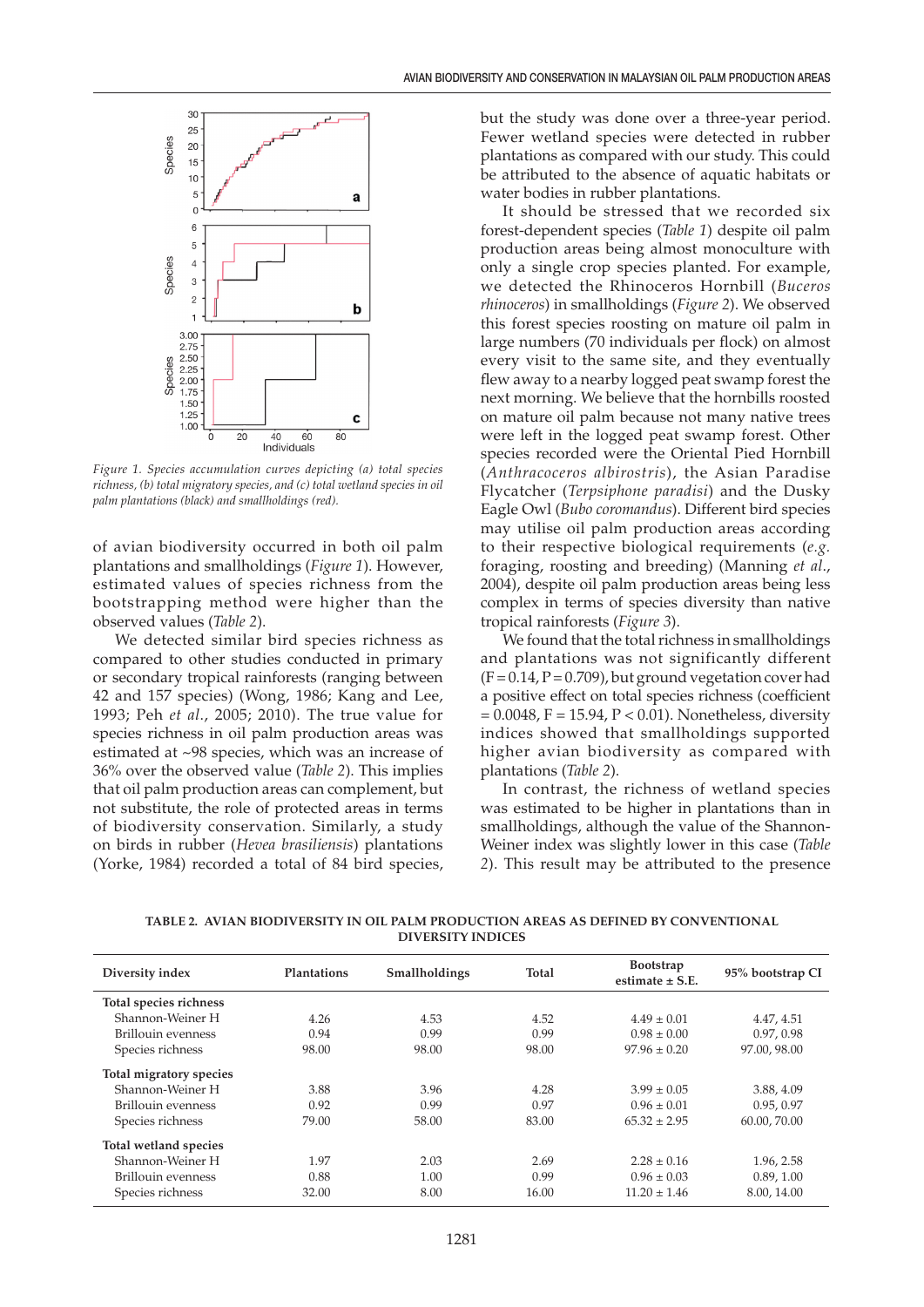

Note: photographs by Badrul Azhar.

*Figure 2. Utilisation of oil palm oil production areas by charismatic forest species reflects the conservation value of these production areas. Rhinoceros Hornbills were roosting on a mature oil palm in a smallholding at dusk (a), but daily foraging occurred in a nearby logged peat swamp (b).*



Note: photographs by Badrul Azhar.

*Figure 3. Various bird groups which inhabited oil palm production areas included (a) common open area birds (*e.g. *Richard's Pipit), (b) wetland birds (*e.g*. Purple Heron), (c) birds of prey (*e.g. *Black-shouldered Kite), and (d) game birds (*e.g. *Red Junglefowl).*

of some aquatic habitats in plantations (*e.g.* floodcontrolled drains and ponds). These wetland birds comprised the Purple Heron (*Ardea purpurea*) and the Chinese Pond Heron (*Ardeola bacchus*) that frequently foraged or bred in oil palm production areas, particularly in areas dominated by young palms  $(< 10$  years).

Plantations and smallholdings recorded similar values for total migratory species ( $F = 1.03$ ,  $P = 0.322$ ). Greater height of the ground vegetation cover increased the total number of migratory species ( $F = 6.88$ ,  $P = 0.010$ ). Migrants such as the Asian Brown Flycatcher (*Muscicapa dauurica*), the Brown Shrike (*Lanius cristatus*) and the Chinese Pond Heron (*Ardeola bacchus*) rested and foraged in oil palm production areas. We only detected a small number of migratory species, possibly because our

sampling efforts were limited to a small number of field days per month and of sites. We did not record species that were reported to be common visitors to oil palm production areas such as the Black Baza (*Aviceda leuphotes*), the Forest Wagtail (*Dendronanthus indicus*) and the Arctic Warbler (*Phylloscopus borealis*) (Jeyarajasingam and Pearson, 1999).

We had expected avian biodiversity (*e.g.* total species richness) in smallholdings to be much higher than in plantations. However, our study showed that the management regime may not have had an influence on avian biodiversity. This may imply that certain measures to enhance biodiversity in oil palm plantations may still be inadequate or may not be successfully applied throughout oil palm production areas. For example, wildlife or forest corridors are known to be useful to conserve biodiversity, but the implementation of such an approach may be limited. This is because the opportunities to create such corridors are constrained by land availability or other technical issues (*e.g*. jurisdiction over forest protection and expertise in conservation biology) faced by palm oil stakeholders.

Most previous studies on biodiversity in oil palm plantations had concentrated on forestdependent species without taking into account the presence of wetland or migratory birds. Although oil palm production areas are no substitute for the tropical rainforest in terms of biodiversity (Fitzherbert *et al*., 2008; Danielsen *et al*., 2009), the importance of agricultural areas dominated by oil palm cultivation should not be ignored as some forest-dependent, wetland and migratory species may use the existing habitats in oil palm production areas (*e.g*. undergrowth, mature oil palm, epiphytes, scattered shrubs and aquatic habitats). Similarly, some studies have recognised that migratory birds used coffee plantations as transit points during the winter season in the Northern Hemisphere (Greenberg *et al*., 1997; Reitsma *et al*., 2001).

Our study also demonstrated that management regime had no significant effect on ground vegetation cover (mean  $\pm$  S.E. = 42.78  $\pm$  1.49,  $F = 0.34$ ,  $P = 0.567$ ) and undergrowth height (mean  $\pm$  S.E. = 41.04  $\pm$  2.52, F = 0.17, P = 0.681). These results imply that the vegetation structure in both regimes may have been subjected to certain standard practices (*e.g*. similar application of agrochemicals or harvesting system).

From our observations, fewer bird species visited plantations that had recently been sprayed with pesticide or herbicide. Bare ground along the harvesting paths may be unattractive to bird species because some species such as the Red Junglefowl (*Gallus gallus*) may require undergrowth that provides concealment from predators. In addition, arthropods that may act as food for birds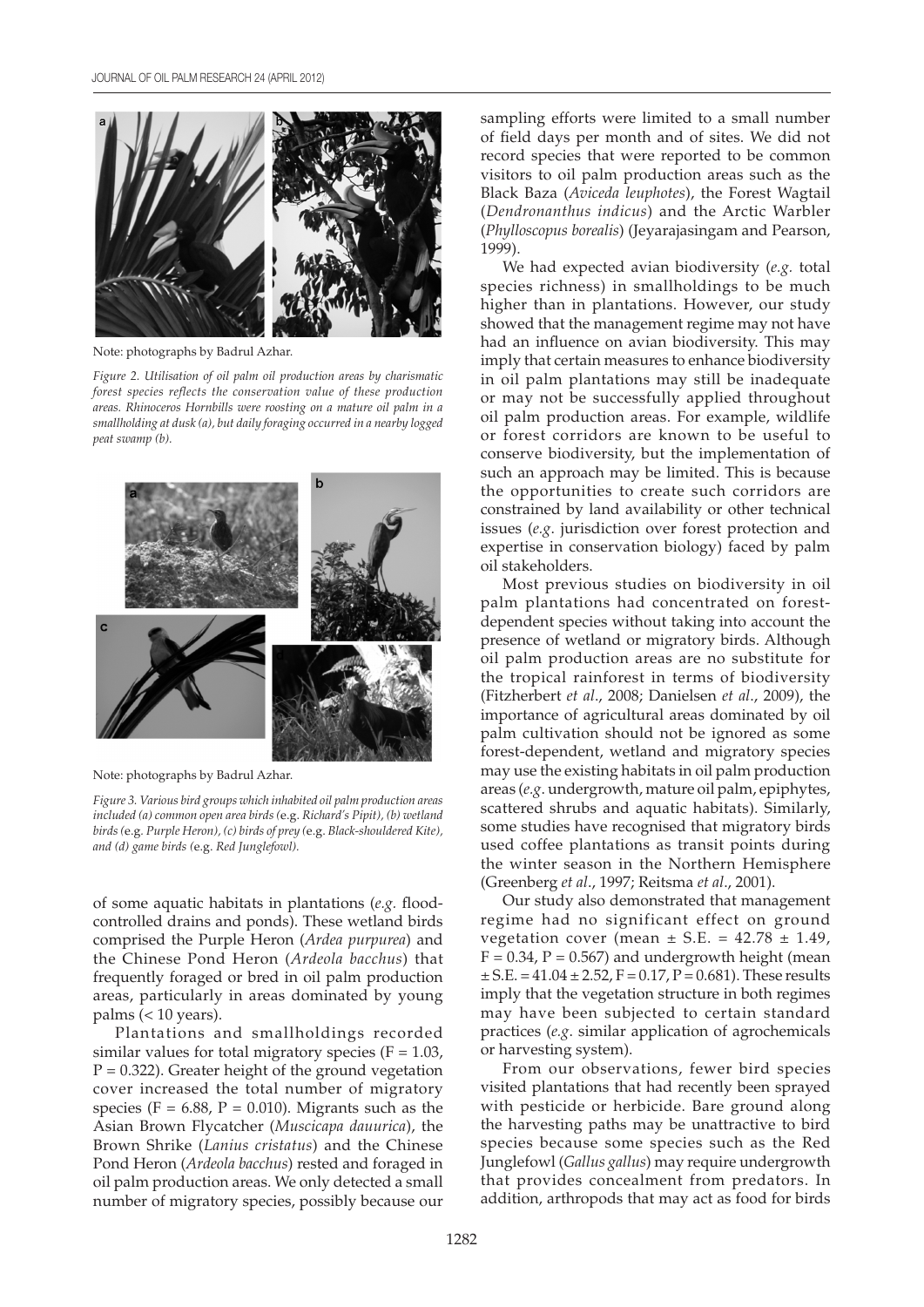may be more abundant in association with thick ground vegetation cover within the planted plots. A study has showed that the Red Junglefowl in oil palm plantations consumed more arthropods than any other animal food source (Arshad *et al*., 2000). Nearly 83% of the species recorded in this study were insectivorous, carnivorous or omnivorous birds which may play an important ecological role in controlling arthropod populations, including insect pests (de Chenon and Susanto, 2006). On the other hand, specialised frugivorous birds were rarely detected in oil palm production areas. This may be attributed to the absence of native fruit trees (*e.g*. *Ficus* spp.) that can supply food to such birds.

Our results were conservative as we visited each of the study sites only once or twice. At any one site, we used different transects rather than repeating the previous ones to increase spatial replicates. A longer study period, preferably over more than five years, may have resulted in the detection of more bird species in oil palm production areas. However, our results are still statistically robust because we surveyed a large portion of the oil palm production areas.

#### **Recommendations on Conservation**

Our results show explicitly that oil palm production areas were not completely a 'green biological desert' as previously thought, but that the production areas also need to be managed wisely for biodiversity conservation. There is an urgent need to increase the scientific understanding of the biodiversity value of oil palm production areas as well as to find the best approaches to maintain or enhance this biodiversity. Oil palm research should incorporate biodiversity studies as one of its backbone components because the associated environmental issues, including climate change and biodiversity crisis, have become major topics in land conversion. Such studies on biodiversity should not be limited to a small number of short-term studies because oil palm cultivation is currently expanding rapidly into other humid tropical regions.

We suggest six general recommendations which could help in enhancing avian biodiversity in oil palm production areas. These recommendations are based partly on our own results, extensive field experience and references to the relevant literature (*Figure 4*): (1) extensive implementation of tree planting projects in commercial plantations to provide birds with additional habitats and food sources (Manning *et al*., 2006; Cunningham *et al*., 2008). Planting native trees (*e.g. Ficus* spp.) can be carried out on unproductive land or along the roadsides; (2) phasing out the application of dangerous agrochemicals (*e.g.* pesticides and herbicides) (McNeely and Scherr, 2002; Wilson *et al*., 2009). To control weedy plants and to supplement



Note: photographs by Badrul Azhar.

*Figure 4. Appropriate measures to enhance biodiversity conservation in oil palm production areas: (a) tree planting for the benefit of wildlife, (b) cattle grazing employed as a biological control method for weedy plants that can reduce the use of hazardous agrochemicals which may harm both wildlife and humans, (c) maintaining clean aquatic habitats (*e.g. *drains), and (d) promoting local heterogeneity within planted plots by retaining some ground vegetation cover and epiphytes.*

crop growth with organic manure, integrating oil palm cultivation with rotational livestock grazing (*e.g.* cattle, sheep and goats) should be encouraged (Kirby *et al*., 1997; Hart, 2006). Moderate grazing can maintain local heterogeneity to benefit resident or migratory birds (Rook *et al*., 2004; Martin and McIntye, 2007); (3) ensuring good water quality in aquatic habitats; (4) promotion of ground vegetation cover to increase habitat heterogeneity on a local scale (Benton *et al.,* 2003; Fischer *et al*., 2006; Lindenmayer *et al*., 2006); (5) enforcement of a ban on wildlife hunting within oil palm production areas. Security officers or auxiliary police hired by plantation companies should be trained to deal with poachers. At the same time, they should be exposed to local wildlife or forestry laws, and (6) fostering close collaboration with local research institutions (*e.g.* public universities) to conduct long-term monitoring which can produce stronger empirical results and more useful recommendations. This approach may also benefit local researchers in terms of capacity building in conducting quality research.

Wild birds do not recognise human-perceived boundaries (*e.g.* between protected areas and agricultural areas). Some birds will inhabit or forage in oil palm landscapes. Therefore, palm oil stakeholders should promote biodiversity studies and conservation work in oil palm production areas in order to better protect wild birds. For instance, existing oil palm production areas managed as buffer zones for protected areas have unexplored conservation potential that can be implemented with careful planning and monitoring.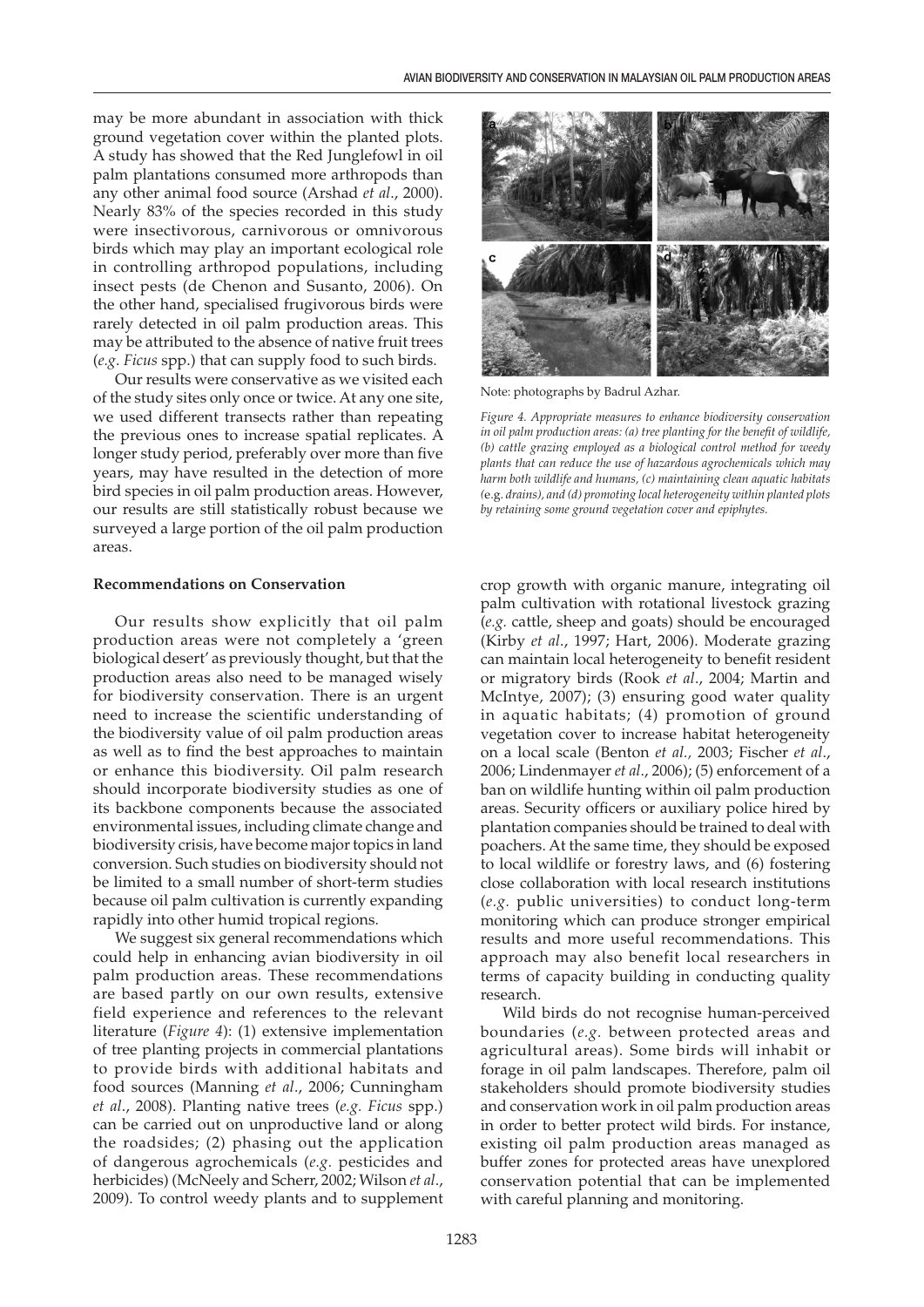# **CONCLUSION**

Our study demonstrates that oil palm production areas hold conservation value based on the recorded avian biodiversity although these areas have fewer forest bird species. Our results show explicitly that plantations and smallholdings support not only resident species, but also wetland and migratory species. Our findings challenge the common negative perception that has suggested oil palm production lands are completely devoid of biodiversity and thus should be excluded from any conservation strategy. With proper management practices that aim for conservation outcomes, it is possible that oil palm cultivation can move towards a sustainable status similar to that of other commodities (*e.g*. coffee and cacao). Biodiversity studies in oil palm production areas should be promoted and supported financially by all interested stakeholders. Local research institutions with their professional expertise are important in this regard because they can play a major role in longterm monitoring. Greater conservation outcomes together with scientific evidence from such longterm studies may more effectively defend the sustainability of oil palm production.

#### **ACKNOWLEDGEMENT**

We thank Sime Darby Plantation, Perbadanan Kemajuan Pertanian Selangor (PKPS), FELDA and FELCRA. The principal investigator, J Asrulsani, received a graduate research fellowship (M.Sc. by research) from Universiti Putra Malaysia. This research project was funded by the Malaysian Ministry of Higher Education through the Fundamental Research Grant Scheme (FRGS).

# **REFERENCES**

ABRAHAMCZYK, S; KESSLER, M; PUTRA, D D; WALTERT, M and TSCHARNTKE, T (2008). The value of differently managed cacao plantations for forest bird conservation in Sulawesi, Indonesia. *Bird Conservation International, 18*: 349-362.

ANDERSON, D R; LAAKE, J L; CRAIN, B R and BURNHAM, K P (1979). Guidelines for line transect sampling of biological populations. *J. Wildlife Management, 43*: 70-78.

ARATRAKORN, S; THUNHIKORN, S and DONALD, P F (2006). Changes in bird communities following conversion of lowland forest to oil palm and rubber plantations in southern Thailand. *Bird Conservation International, 16*: 71-82.

ARSHAD, M I; ZAKARIA, M; SAJAP, A S and ISMAIL, A (2000). Food and feeding habits of Red Junglefowl. *Pakistan Journal of Biological Sciences, 3*: 1024-1026.

BALI, A; KUMAR, A and KRISHNASWAMY, J (2007). The mammalian communities in coffee plantations around a protected area in the Western Ghats, India. *Biological Conservation, 139*: 93-102.

BASIRON, Y (2007). Palm oil production through sustainable plantations. *European Journal of Lipid Science and Technology, 109*: 289-295.

BENTON, T G: VICKERY, J A and WILSON, J D (2003). Farmland biodiversity: is habitat heterogeneity the key? *Trends in Ecology & Evolution, 18*: 182-188.

CARLO, T A; COLLAZO, J A and GROOM, M J (2004). Influences of fruit diversity and abundance on bird use of two shaded coffee plantations. *Biotropica, 36*: 602-614.

CLOUGH, Y; PUTRA, D D; PITOPANG, R and TSCHARNTKE, T (2009). Local and landscape factors determine functional bird diversity in Indonesian cacao agroforestry. *Biological Conservation, 142*: 1032-1041.

CORLEY, R H V (2009). How much palm oil do we need? *Environmental Science & Policy, 12*: 134-139.

CUNNINGHAM, R B; LINDENMAYER, D B; CRANE, M; MICHAEL, D; MACGREGOR, C; MONTAGUE-DRAKE, R and FISCHER, J (2008). The combined effects of remnant vegetation and tree planting on farmland birds. *Conservation Biology, 22*: 742-752.

DANIELSEN, F; BEUKEMA, H; BURGESS, N D: PARISH, F; BRUHL, C A; DONALD, P F; MURDIYARSO, D; PHALAN, B; REIJNDERS, L; STRUEBIG, M and FITZHERBERT, E B (2009). Biofuel plantations on forested lands: double jeopardy for biodiversity and climate. *Conservation Biology, 23*: 348-358.

DE CHENON, D R and SUSANTO, A (2006). Ecological observations on diurnal diurnal birds in Indonesian oil palm plantations. *J. Oil Palm Research (Special Issue)*: 122-143.

DIETSCH, T V; PERFECTO, I and GREENBERG, R (2007). Avian foraging behavior in two different types of coffee agroecosystem in Chiapas, Mexico. *Biotropica, 39*: 232-240.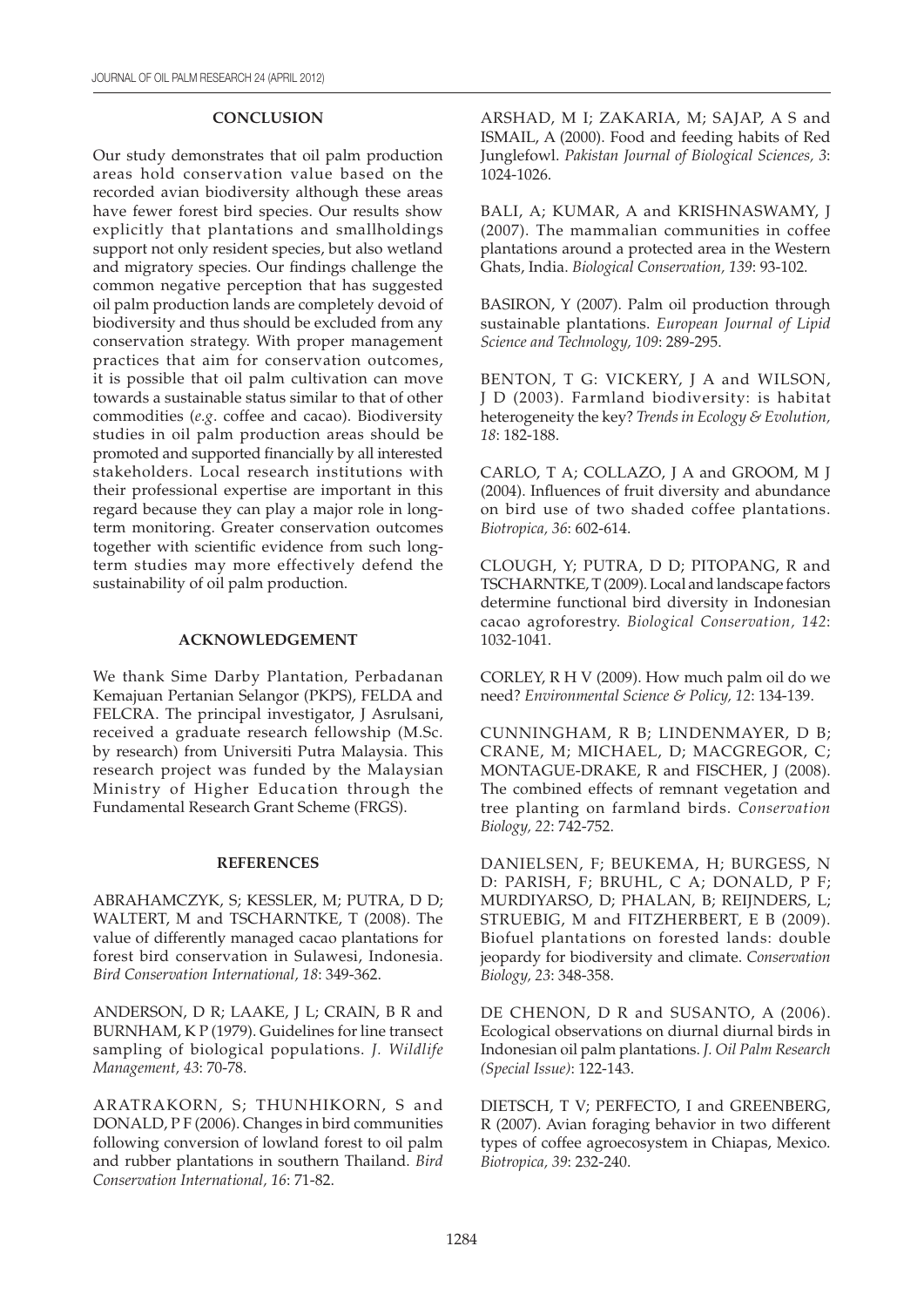DONALD, P F (2004). Biodiversity impacts of some agricultural commodity production systems. *Conservation Biology, 18*: 17-37.

EDWARDS, D P; HODGSON, J A; HAMER, K C; MITCHELL, S L; AHMAD, A H; CORNELL, S J and WILCOVE, D S (2010). Wildlife-friendly oil palm plantations fail to protect biodiversity effectively. *Conservation Letters, 3*: 236-242.

ESTRADA, C G; DAMON, A; HERNANDEZ, C S; PINTO, L S and NUNEZ, G I (2006). Bat diversity in montane rainforest and shaded coffee under different management regimes in southeastern Chiapas, Mexico. *Biological Conservation, 132*: 351- 361.

FISCHER, J; LINDENMAYER, D B and MANNING, A D (2006). Biodiversity, ecosystem function, and resilience: ten guiding principles for commodity production landscapes. *Frontiers in Ecology and the Environment, 4*: 80-86.

FISCHER, J; BROSI, B; DAILY, G C; EHRLICH, P R; GOLDMAN, R; GOLDSTEIN, J; LINDENMAYER, D B; MANNING, A D; MOONEY, H A; PEJCHAR, L; RANGANATHAN, J and TALLIS, H (2008). Should agricultural policies encourage land sparing or wildlife-friendly farming? *Frontiers in Ecology and the Environment, 6*: 382-387.

FITZHERBERT, E B; STRUEBIG, M J; MOREL, A; DANIELSEN, F; BRULH, C A; DONALD, P F and PHALAN, B (2008). How will oil palm expansion affect biodiversity? *Trends in Ecology & Evolution, 23*: 538-545.

GALLINA, S; MANDUJANO, S and GONZALEZROMERO, A (1996). Conservation of mammalian biodiversity in coffee plantations of Central Veracruz, Mexico. *Agroforestry Systems, 33*: 13-27.

GREENBERG, R; BICHIER, P; ANGON, A C and REITSMA, R (1997). Bird populations in shade and sun coffee plantations in central Guatemala. *Conservation Biology, 11*: 448-459.

GROOM, M J; GRAY, E M and TOWNSEND, P A (2008). Biofuels and biodiversity: principles for creating better policies for biofuel production. *Conservation Biology, 22*: 602-609.

HART, S (2006). Vegetation control using goats. *J. Animal Science, 84*: 104-105.

HARVEY, C A; KOMAR, O; CHAZDON, R; FERGUSON, B G; FINEGAN, B; GRIFFITH, D M; MARTINEZ-RAMOS, M; MORALES, H; NIGH, R; SOTO-PINTO, L; VAN BREUGEL, M and WISHNIE, M (2008). Integrating agricultural landscapes with biodiversity conservation in the Mesoamerican hotspot. *Conservation Biology, 22*: 8-15.

JEYARAJASINGAM, A and PEARSON, A (1999). *A Field Guide to the Birds of West Malaysia and Singapore*. Oxford University Press, Oxford.

KANG, N and LEE, P G (1993). The avifauna of the North Selangor peat-swamp forest, West Malaysia. *Bird Conservation International, 3*: 169-179.

KIRBY, D R; HANSON, T P and SIEG, C H (1997). Diets of Angora goats grazing leafy spurge (Euphorbia esula) infested rangeland. *Weed Technology, 11*: 734-738.

KOH, L P (2008). Can oil palm plantations be made more hospitable for forest butterflies and birds? *J. Applied Ecology, 45*: 1002-1009.

KOH, L P; GHAZOUL, J; BUTLER, R A; LAURANCE, W F; SODHI, N S; MATEO-VEGA, J and BRADSHAW, C J A (2010). Wash and spin cycle threats to tropical biodiversity. *Biotropica, 42*: 67-71.

KOMAR, O (2006). Ecology and conservation of birds in coffee plantations: a critical review. *Bird Conservation International, 16*: 1-23.

KREBS, J R; WILSON, J D; BRADBURY, R B and SIRIWARDENA, G M (1999). The second silent spring? *Nature, 400*: 611-612.

LAM, M K; TAN, K T; LEE, K T and MOHAMED, A R (2009). Malaysian palm oil: surviving the food versus fuel dispute for a sustainable future. *Renewable & Sustainable Energy Reviews, 13*: 1456- 1464.

LAURANCE, W F; KOH, L P; BUTLER, R; SODHI, N S; BRADSHAW, C J A; NEIDEL, J D; CONSUNJI, H and VEGA, J M (2010). Improving the performance of the Roundtable on Sustainable Palm Oil for Nature Conservation. *Conservation Biology, 24*: 377- 381.

LINDENMAYER, D B; FRANKLIN, J F and FISCHER, J (2006). General management principles and a checklist of strategies to guide forest biodiversity conservation. *Biological Conservation, 131*: 433-445.

MANNING, A D; LINDENMAYER, D B and NIX, H A (2004). Continua and Umwelt: novel perspectives on viewing landscapes. *Oikos, 104*: 621-628.

MANNING, A D; FISCHER, J and LINDENMAYER, D B (2006). Scattered trees are keystone structures